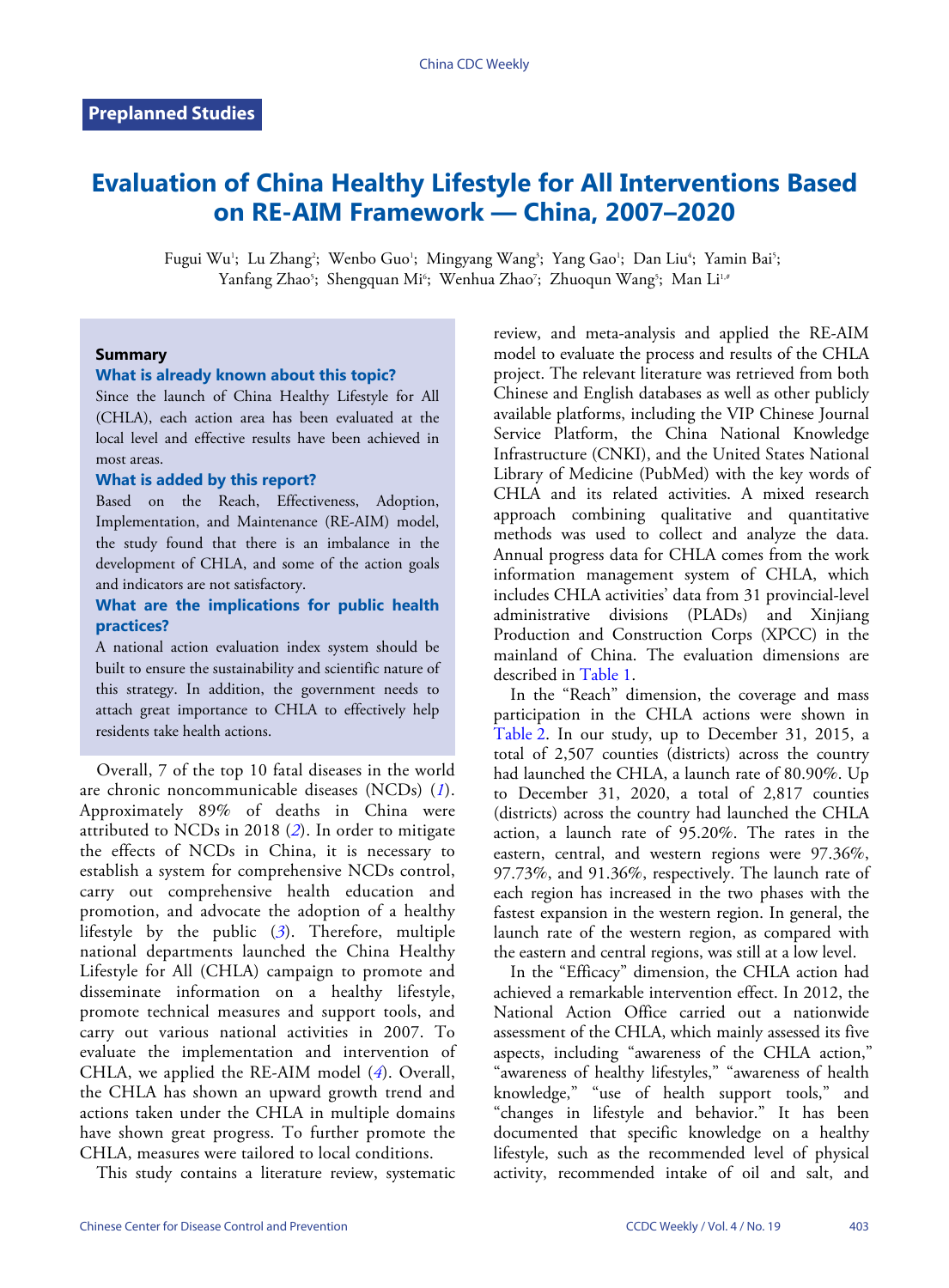| <b>Dimension</b> | <b>Definition</b>                                                                                                                       | Index                                                                                                             |  |  |  |
|------------------|-----------------------------------------------------------------------------------------------------------------------------------------|-------------------------------------------------------------------------------------------------------------------|--|--|--|
| Reach            | Obtain service propagation or effective coverage                                                                                        | Coverage and mass participation                                                                                   |  |  |  |
| Efficacy         | Behavioral consequences of intervention                                                                                                 | Awareness rate, utilization rate of health tools, changes<br>in life behavior; mass satisfaction                  |  |  |  |
| Adoption         | Organizational support and participation in policy<br>implementation                                                                    | Departments involved in the action                                                                                |  |  |  |
| Implementation   | Whether the implementation is carried out as planned, the<br>content and depth of implementation; the compliance of the<br>participants | The construction of propaganda and education<br>activities, training activities and health support<br>environment |  |  |  |
| Maintenance      | The extent to which the action is maintained or institutionalized<br>(policy, legislation)                                              | Measures to ensure the sustainability of the action                                                               |  |  |  |

<span id="page-1-0"></span>TABLE 1. RE-AIM evaluation dimensions.

Abbreviation: RE-AIM=reach, efficacy-adoption, implementation, maintenance.

<span id="page-1-1"></span>TABLE 2. Launch of CHLA in the eastern, central, and western regions.

|                | Phase 1                                 |                                                                               |                   | Phase 2                                 |                                                                                          |       |  |
|----------------|-----------------------------------------|-------------------------------------------------------------------------------|-------------------|-----------------------------------------|------------------------------------------------------------------------------------------|-------|--|
| Region         | (districts) under<br>their jurisdiction | Number of counties Number of counties<br>(districts) launching<br><b>CHLA</b> | Proportion<br>(%) | (districts) under<br>their jurisdiction | Number of counties Number of counties Proportion<br>(districts) launching<br><b>CHLA</b> | (%)   |  |
| Eastern region | 912                                     | 849                                                                           | 93.09             | 909                                     | 885                                                                                      | 97.36 |  |
| Central region | 922                                     | 888                                                                           | 96.31             | 927                                     | 906                                                                                      | 97.73 |  |
| Western region | 1.265                                   | 770                                                                           | 60.87             | 1.123                                   | 1.026                                                                                    | 91.36 |  |
| Total          | 3.099                                   | 2.507                                                                         | 80.90             | 2.959                                   | 2.817                                                                                    | 95.20 |  |

Note: For phase 1: Data was updated on December 31, 2015; for phase 2: Data was updated on December 31, 2020. Abbreviation: CHLA=China Healthy Lifestyle for All.

parameters for a healthy Body Mass Index were higher in the action groups than in the non-action groups, and higher in urban than rural populations (*[5](#page-3-4)*). In addition, the proportion of conscious control of oil and salt intake in urban and rural action groups was higher than that in non-action groups (*[5](#page-3-4)*). In this study, according to the inclusion and exclusion criteria, 42 pieces of literature (47 studies) were included in the meta-analysis. [The res](#page-2-0)ults showed that the CHLA was effective. See [Table 3](#page-2-0) for the results on lifestyle and behavior changes in the CHLA action group and the control group. In addition, it was notable that the CHLA was well accepted across the country. For example, in 2014, Shanghai carried out an evaluation of the effect of the yearly distribution of health gift packages to the city's residents as part of the CHLA action, showing 82.1% satisfaction.

In the "Adoption" dimension, many departments were involved in the action. The first phase of the CHLA was jointly initiated by three departments and the second phase was jointly managed by five ministries and commissions. In light of local conditions and the advantages of multi-department collaboration, a working mechanism for the CHLA has been gradually formed under the leadership of the government and with the participation of various departments. For example, the Chongqing Municipal Education Commission, market regulatory departments, sports departments, municipal

governments, propaganda unions, and other relevant departments actively issued policy documents conducive to the control of risk factors related to chronic NCDs.

In the "Implementation" dimension, the corresponding results were shown in [Table 4](#page-2-1). Increasing trends were seen in the number of trainees, on-site activities, health lectures, and so on since the launch of the CHLA actions in the eastern, central, and western regions. In the first phase of CHLA implementation, the eastern region made progress in all areas, while the western region lagged behind. In the second phase, progress was made in all regions.

In the "Maintenance" dimension, central and local governments took many measures to ensure the sustainability of the CHLA actions. For example, Shandong Province brought salt reduction interventions under the provincial basic public health service projects and grassroot medical and health service institutions carried out salt reduction interventions and follow-up for residents in areas under their jurisdiction. In addition, since the launch of the CHLA, many technical programs have been released, such as the Overall Program of Action on Healthy Lifestyles for All (2007–2015), the Implementation Program for Healthy Lifestyle Instructors, the Action Program on Healthy Lifestyles for All (2014–2025), and so on. These actions have also been incorporated into policy documents such as the Performance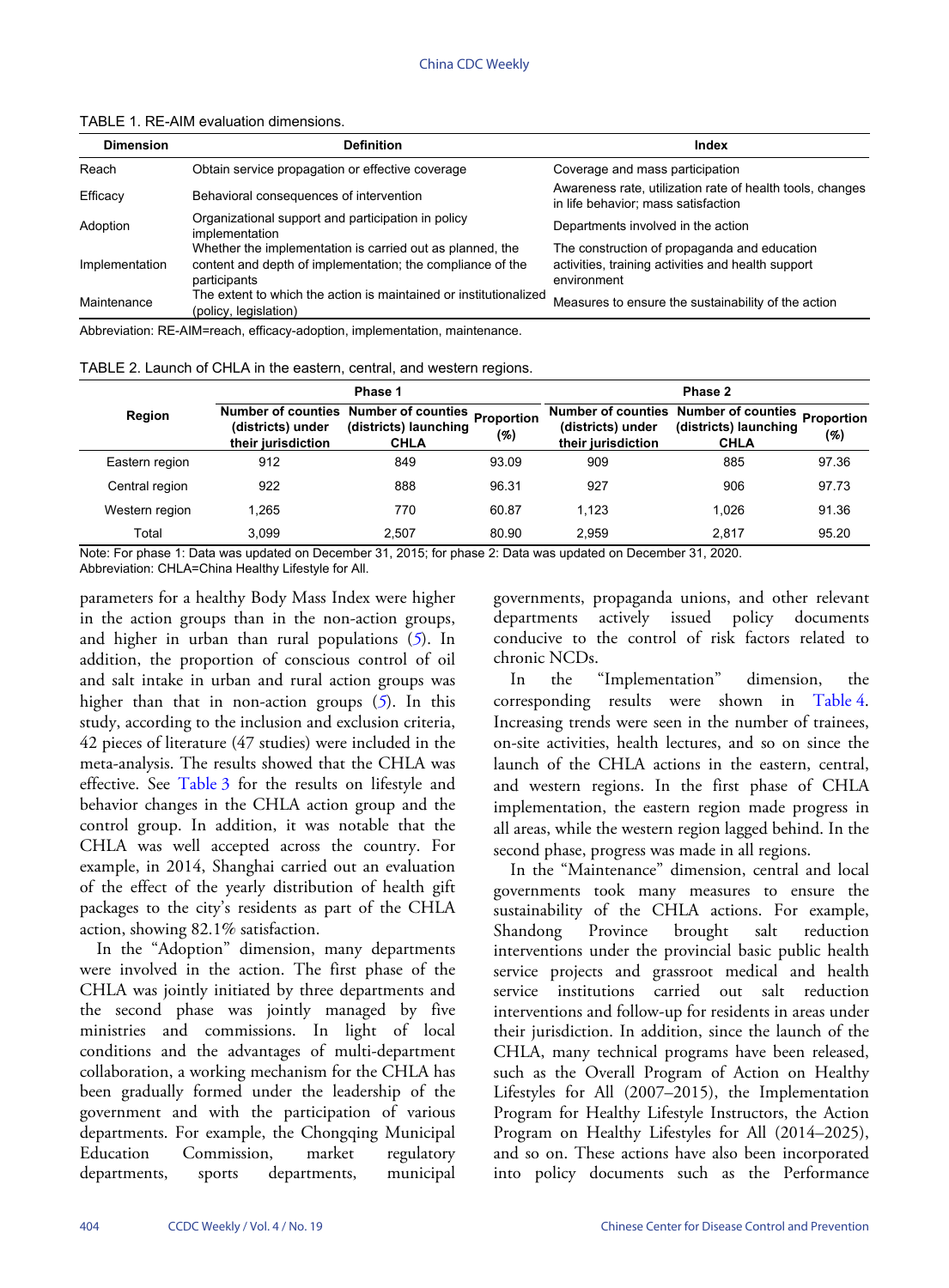<span id="page-2-0"></span>

| <b>Item</b>                            | Region         | <b>Quantity of study</b> | <b>RR (95% CI)</b> |
|----------------------------------------|----------------|--------------------------|--------------------|
| Conscious control of salt intake       | Eastern region | 12                       | 1.43 (1.22, 1.68)  |
|                                        | Central region | $\overline{\mathbf{c}}$  | 1.83 (0.85, 3.94)  |
|                                        | Western region | 5                        | 1.17(1.13, 1.23)   |
|                                        | Total          | 19                       | 1.39(1.25, 1.54)   |
| Conscious control of edible oil intake | Eastern region | 12                       | 1.59(1.30, 1.94)   |
|                                        | Central region | $\overline{2}$           | 1.89(0.86, 4.13)   |
|                                        | Western region | 5                        | 1.24 (1.13, 1.36)  |
|                                        | Total          | 19                       | 1.50 (1.32, 1.70)  |
| Conscious control of body weight       | Eastern region | 11                       | 1.51 (1.23, 1.86)  |
|                                        | Central region | 2                        | 1.36(0.57, 3.23)   |
|                                        | Western region | 5                        | 1.23(1.16, 1.30)   |
|                                        | Total          | 18                       | 1.40 (1.23, 1.59)  |
| Daily intake of fresh fruits           | Eastern region | 3                        | 1.27(0.89, 1.81)   |
|                                        | Central region | 1                        | 1.52(1.43, 1.61)   |
|                                        | Western region | 5                        | 1.36(1.08, 1.70)   |
|                                        | Total          | 9                        | 1.35(1.16, 1.57)   |
| Daily intake of fresh vegetables       | Eastern region | 3                        | 1.16(1.06, 1.27)   |
|                                        | Central region | 1                        | 1.59(1.52, 1.67)   |
|                                        | Western region | 5                        | 1.34(1.15, 1.57)   |
|                                        | Total          | 9                        | 1.31(1.16, 1.49)   |

| TABLE 3. Meta-analysis of the behavior changes in the CHLA action group and the control group. |  |  |  |  |  |
|------------------------------------------------------------------------------------------------|--|--|--|--|--|
|------------------------------------------------------------------------------------------------|--|--|--|--|--|

Abbreviations: CHLA=China Healthy Lifestyle for All; RR=relative risk; CI=confidence interval.

<span id="page-2-1"></span>

|  |  | TABLE 4. CHLA Progress in the eastern, central, and western regions. |
|--|--|----------------------------------------------------------------------|
|  |  |                                                                      |

|                                                     | Phase 1           |                   |                   | Phase 2 |                   |                   |                   |              |
|-----------------------------------------------------|-------------------|-------------------|-------------------|---------|-------------------|-------------------|-------------------|--------------|
| Item                                                | Eastern<br>region | Central<br>region | Western<br>region | Total   | Eastern<br>region | Central<br>region | Western<br>region | <b>Total</b> |
| Number of trainees                                  | 330.685           | 290.642           | 205,563           | 826.890 | 531.459           | 518.130           | 1,128,370         | 2,177,959    |
| Number of on-site activities and<br>health lectures | 42.668            | 23.968            | 20,653            | 87.289  | 98.224            | 57.424            | 60.661            | 216.309      |
| Frequency of media coverage                         | 11.728            | 9.943             | 5,453             | 27.124  | 26,426            | 22.869            | 15.676            | 64,971       |
| Supportive environment*                             | 24,171            | 10.305            | 6,480             | 40.956  | 42,463            | 22.001            | 14,532            | 78.996       |
| Smoke-free environment                              | 17.690            | 7.942             | 6,544             | 32.176  | 21,420            | 12.643            | 11.047            | 45,110       |
| Ten minutes of physical exercise at<br>schools      | 1.063             | 843               | 383               | 2.289   | 1,388             | 1,058             | 621               | 3,067        |
| Healthy lifestyle instructors                       | 126.339           | 74,025            | 44.040            | 244.404 | 362.726           | 222.042           | 214.209           | 798.977      |

Abbreviation: CHLA=China Healthy Lifestyle for All.

\* There are nine main environments for health-oriented interventions: communities, public institutions, schools, canteens,

restaurants (hotels), footpaths, cabins (gas stations), streets, and theme parks.

Evaluation Standard for Disease Prevention and Control (2012), the Outline of the "Healthy China 2030" Plan, and China's Mid-and Long-term Plan for the Prevention and Treatment of Chronic Diseases (2017–2025) and so on.

# **DISCUSSION**

China's top legislature approved the country's 14th

Five-Year Plan, the blueprint for high-level development for the next five years, and pointed out the need to "fully implement the healthy China Action." Therefore, we applied the RE-AIM model to evaluate the actions to provide scientific advice for the formulation of population-based risk reduction strategies for chronic NCDs for the 14th Five-Year Plan.

In this study, the launch rate of the CHLA showed